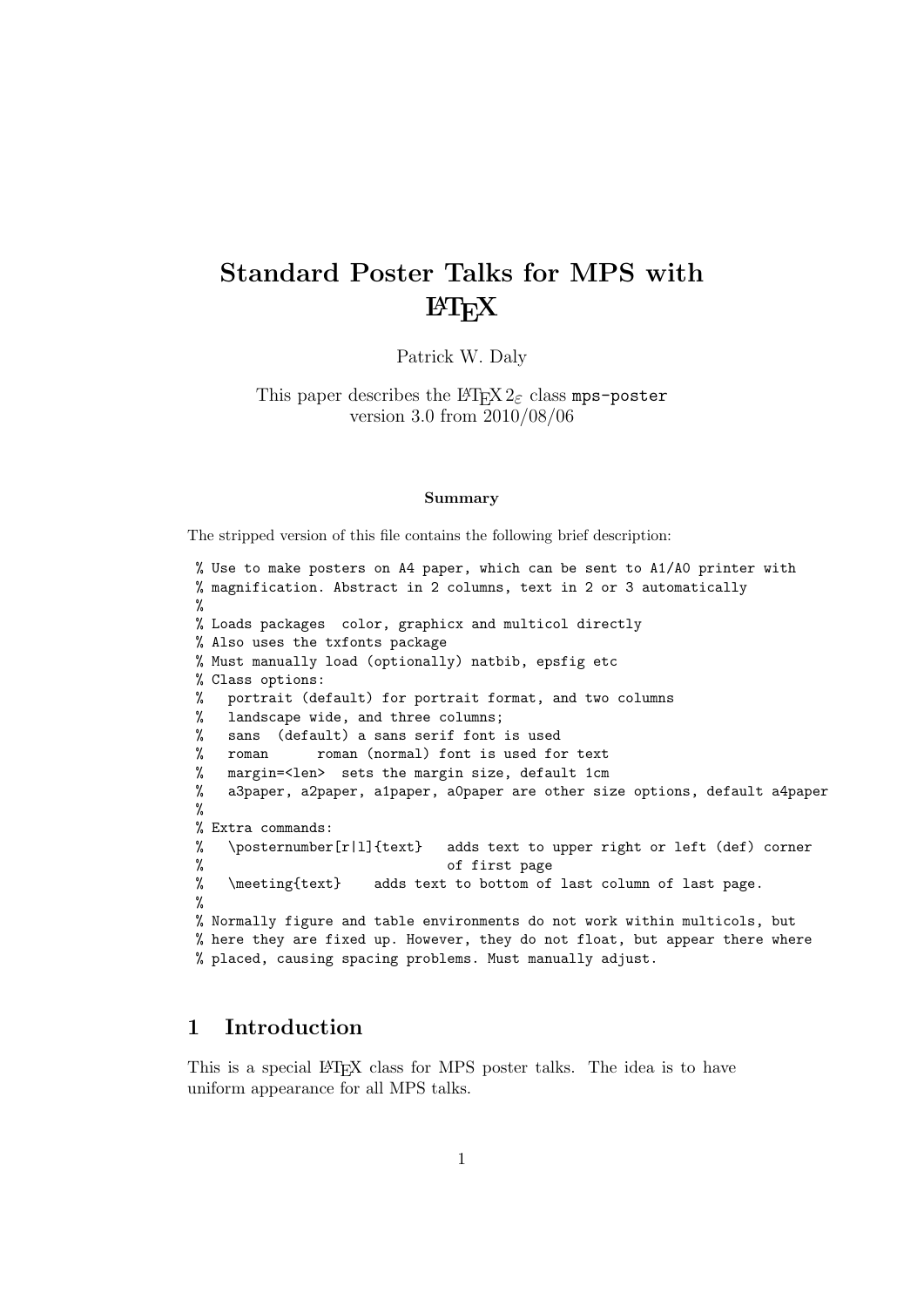This class is an updated version of the previous MPAe class, mpposter, which it replaces. It produces a header with the MPS logo along with the MPG Minerva logo.

The text is prepared as for normal LAT<sub>EX</sub>, with only two extra commands for inputting information (poster number and name of meeting). This means that the same text may be used for producing preprints or camera-ready copy with a minimum of changes.

The output is 10 pt text on a sheet that is nominally A4 size, which can then be printed on A1 or A0 with the appropriate scaling. To go from A4 to A1 requires a magnification of 2.828, meaning the text is effectively 28 pt. If this is too large, one could select A3 paper with the a3paper option, in which case the magnification is only a factor of 2, allowing more text per page. (It is actually easier to program for larger paper than for smaller text.) See section 9 below.

#### 2 Invoking the Class

This class in invoked by using it in place of article or whatever other class is normally used.

```
\dot{\Omega}ss[\langle options \rangle]{mps-poster}
```
The following options may be employed:

- portrait (default) switches to portrait format, and uses 2 columns for the text;
- landscape switches to landscape format; the number of columns for the text is set to 3;
- sans (default) uses a sans serif font for the text;

roman uses regular roman font for the text;

- margin=len sets the margin size for all 4 sides, default  $1 \text{ cm}$ ;
- anpaper where  $n=0, 1, 2, 3, 4, 5, 6$ , to select the paper size; default is a4paper.

#### 3 Other Packages

The mps-poster class automatically loads the packages

color, graphicx, multicol, geometry, and txfonts

Any other packages must be loaded manually with **\usepackage**.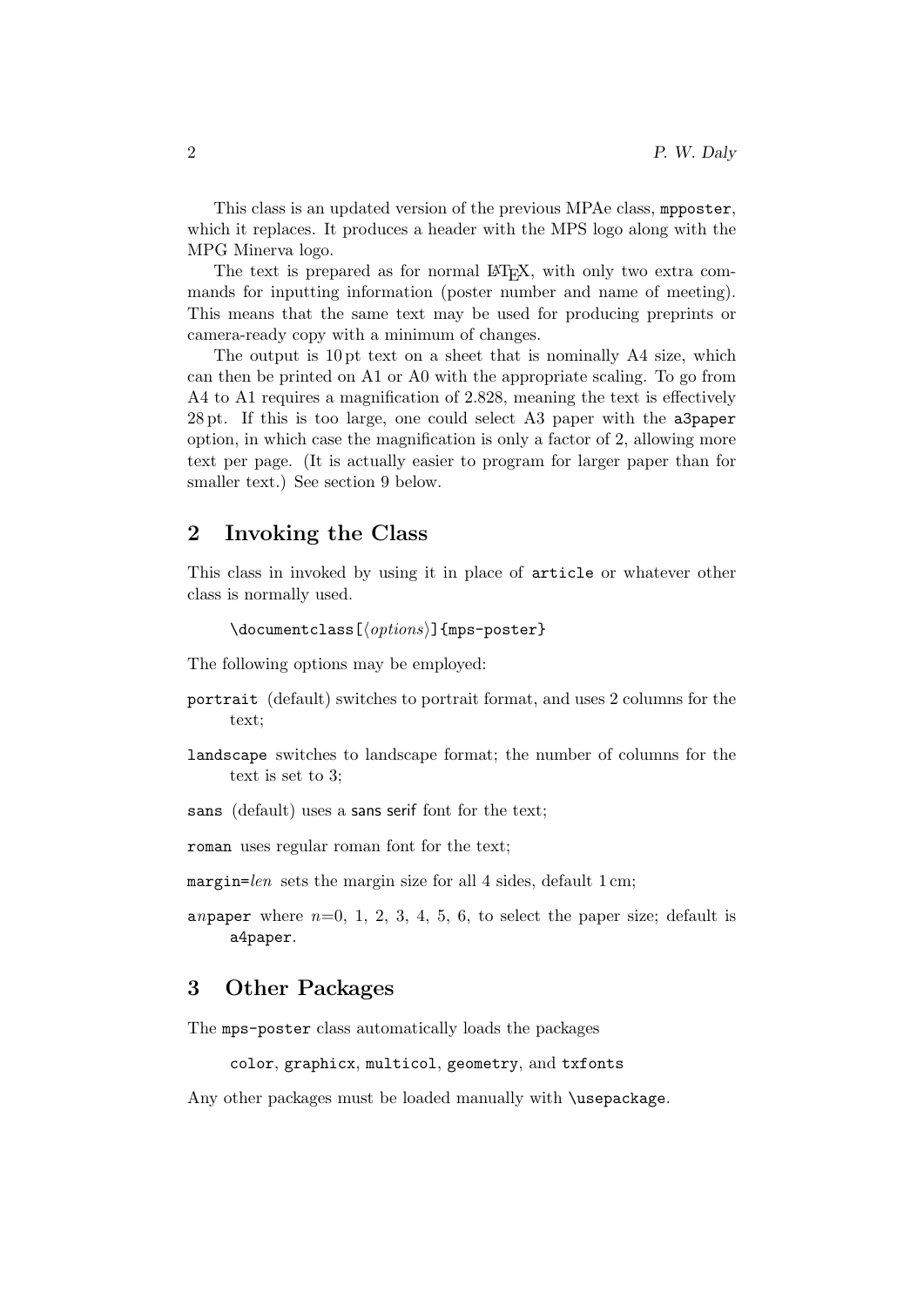#### 4 Header Information

\title Information to be put into the header are the title and authors, done with \author the regular LATEX commands

> $\tilde{\tilde{t}}$  $\{author\ (author\ names\}$

\thanks To add any non-MPS affiliations as footnotes, the \thanks command may be used within the argument of  $\author$  (standard LATEX), e.g.,

> \author{P. W. Daly and J. D. Smith\thanks{At MPE, Garching}}

Both \title and \author, as well as \posternumber below, must be given in the preamble, before \begin{document}, because that is when the header is output so the information must be known at that time.

#### 5 Extra Commands

There are two non-standard commands for adding additional information, both are optional.

\posternumber To add the poster number at the top of the first page, give

 $\text{posternumber}[\langle pos \rangle]\{\langle text \rangle\}$ 

where pos is  $1$  or  $r$  for left/right. Default is left. The text is printed in the selected position.

\meeting With

 $\text{length}$ 

one can place some text in small typeface at the bottom of the last column on the last page; this is meant to note the meeting at which the poster was presented.

\startcols The main text is set in 2 or 3 columns, initiated automatically at the \stopcols start of the document. However, it might be desired to break the columns in the middle of the page, or to insert a wide figure across the whole width. In this case, one can issue

\stopcols ... \startcols

Note that if  $\start$  is not given, there will be an error message at the end of the document where an automatic \stopcols is inserted.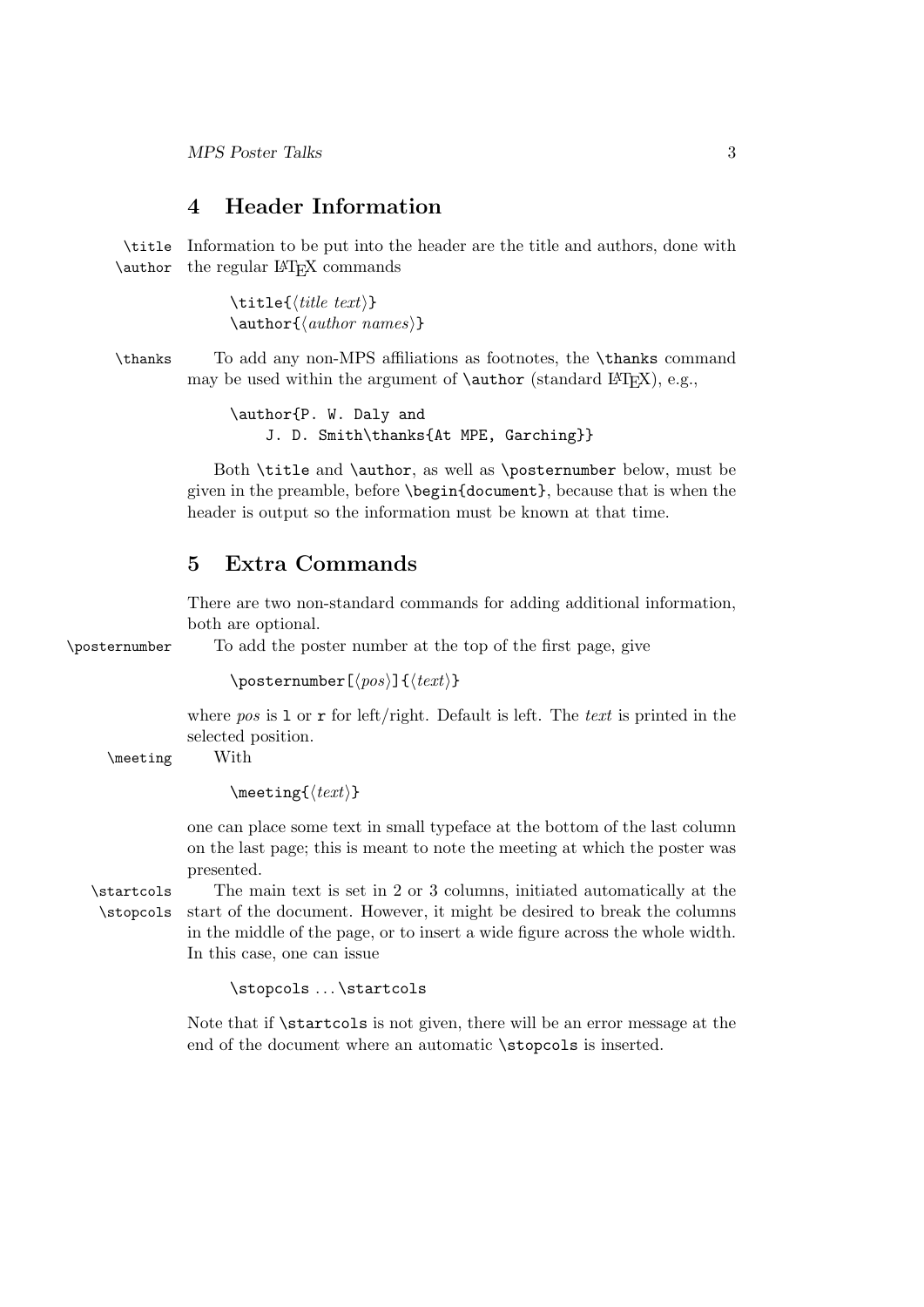### 6 User Configurations

- \MPcols The number of columns for the text is either 2 or 3 depending on portrait or landscape mode. One can change this by redefining \MPcols with \renewcommand.
- \MPfigfont A font declaration can be issued for the figure and table captions. This can be redefined by the user. Default is a colour:

\renewcommand{\MPfigfont}{\color{capcol}}

\geometry Since mps-poster uses the geometry package, its formatting command \geometry may be used for any special effects. About the only one I can imagine would be to set the horizontal margins differently from the vertical ones. For example:

\geometry{hmargin=2mm,vmargin=1cm}

Other keywords are top=, bottom=, left=, right=. (These could also be put into the \documentclass options.) The \geometry command must be given in the preamble, before \begin{document}.

The colours for sections and captions may also be redefined by the user.

|                                           | abscol is the colour of the abstract name              |
|-------------------------------------------|--------------------------------------------------------|
|                                           | seccol is the colour of the section titles             |
|                                           | subseccol is the colour of the subsection titles       |
|                                           | subsubseccol is the colour of the subsubsection titles |
|                                           | capcol is the colour of the figure and table captions  |
| These can be redefined as one wants, e.g. |                                                        |
|                                           |                                                        |

\definecolor{capcol}{named}{WildStrawberry}

## 7 Other Considerations

The document should be made up as follows:

- Start with \documentclass[ $\langle options \rangle$ ]{mps-poster}.
- Enter title and authors with the  $\tilde{\it{title}\$  and  $\author{\{authors \} }$ as usual. The \date command will be ignored.
- Enter optionally \posternumber  $[\pos] {\langle Number\_text \} \rangle \}$  and \meeting  ${\langle meeting\_name \rangle}.$
- Any other preamble declarations, then \begin{document}.
- Issue \maketitle to print MPS heading, title, authors, poster number at top of first page.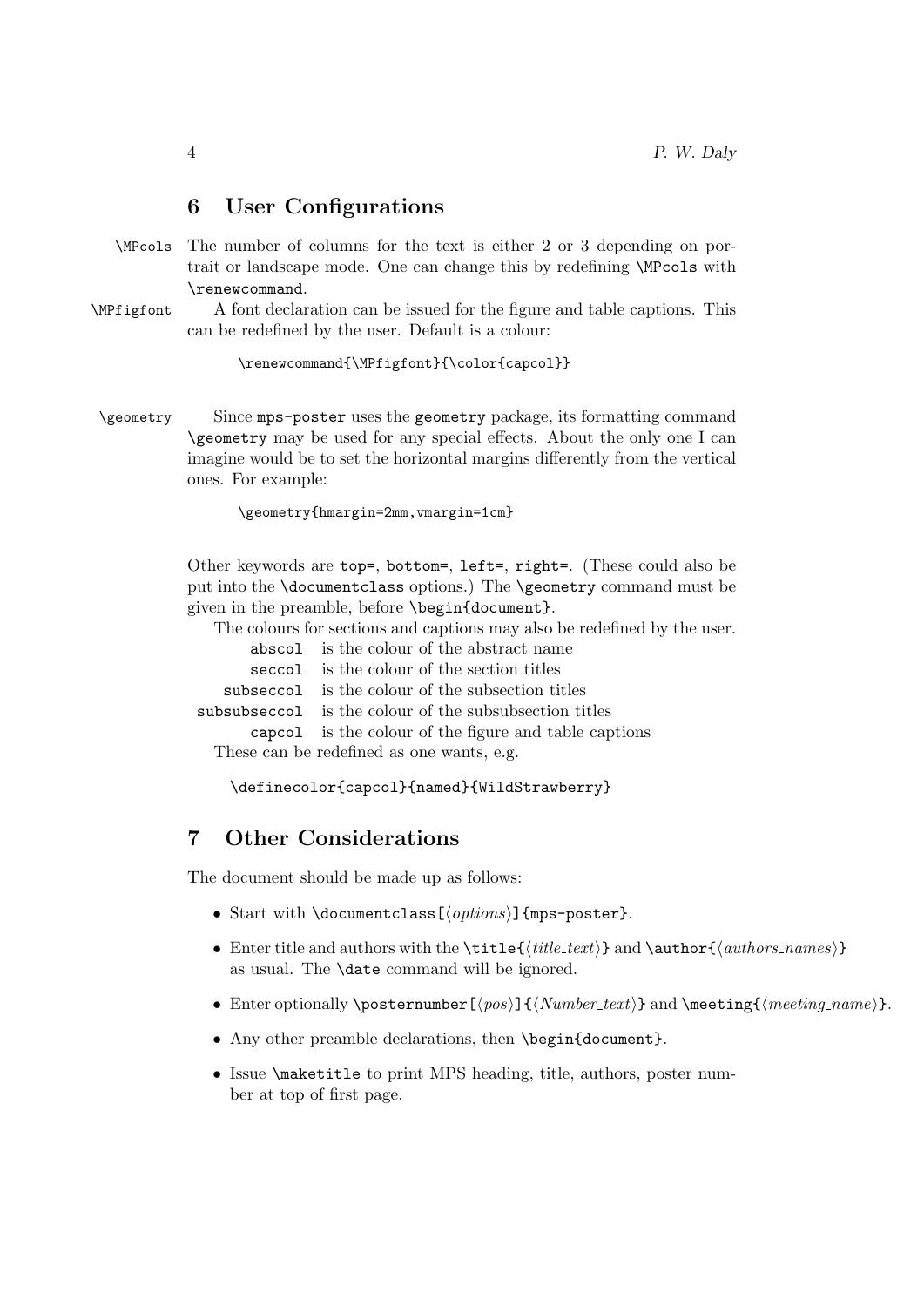• Give the (optional) abstract with

```
\begin{abstract}
  abstract text
\end{abstract}
```
- Start the main text (in 2 or 3 columns) with the first \section command.
- Place figures and tables with \begin{figure} and \begin{table} as usual. However, they will not float, but will be placed right there in the text, causing unwanted column/page shifts. The author must massage the positioning himself.

(This is a feature of the multicols environment that does not allow floats.)

- Add citations and reference lists as usual.
- End with \end{document}.

## 8 Sample Poster

The following input demonstrates the essentials of a poster LAT<sub>EX</sub> file.

```
\documentclass[a2paper,margin=2cm]{mps-poster}
% Alternative:
% \documentclass[landscape,a1paper,roman]{mps-poster}
\posternumber[r]{Poster Number 1234}
\meeting{20th Anniversary Symposium}
\title{Overview of Recent Highlights}
\author{P. W. Daly, J. G. Smith\thanks{At MPE Garching},
  F. C. Collins\thanks{Retired}}
\begin{document}
\begin{abstract}
  .........
\end{abstract}
\section{Introduction}
............
\stopcols
Just an intermezzo!
\startcols
\section{Continued}
.............
```